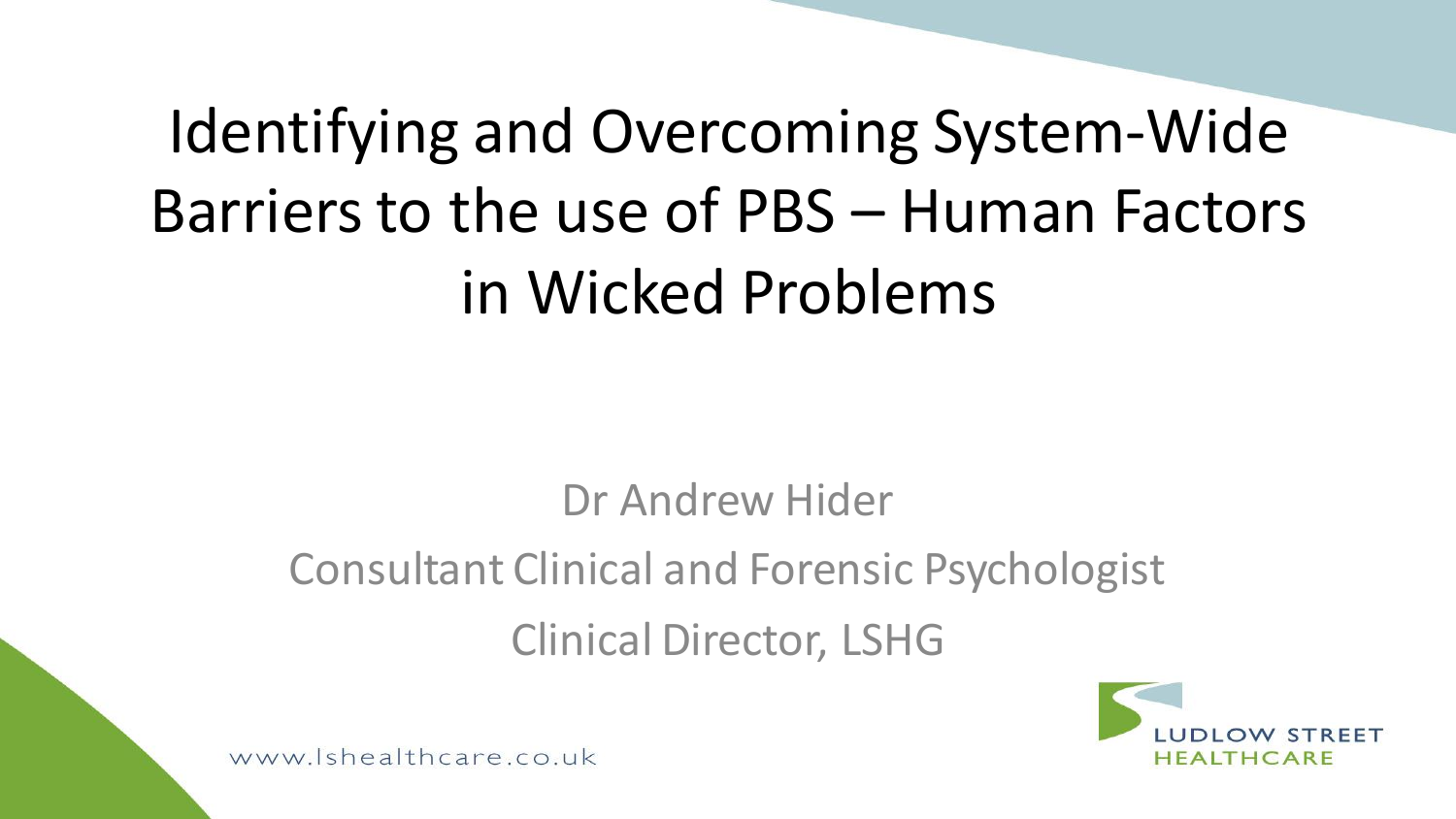### **Outline**

- Curious omission of human factors issues in general mental health / learning disability practice culture.
- Kahneman's 2 stage model
- Application of human factors evidence base to PBS Implementation
- Thoughts about potential solutions and implications for service design.

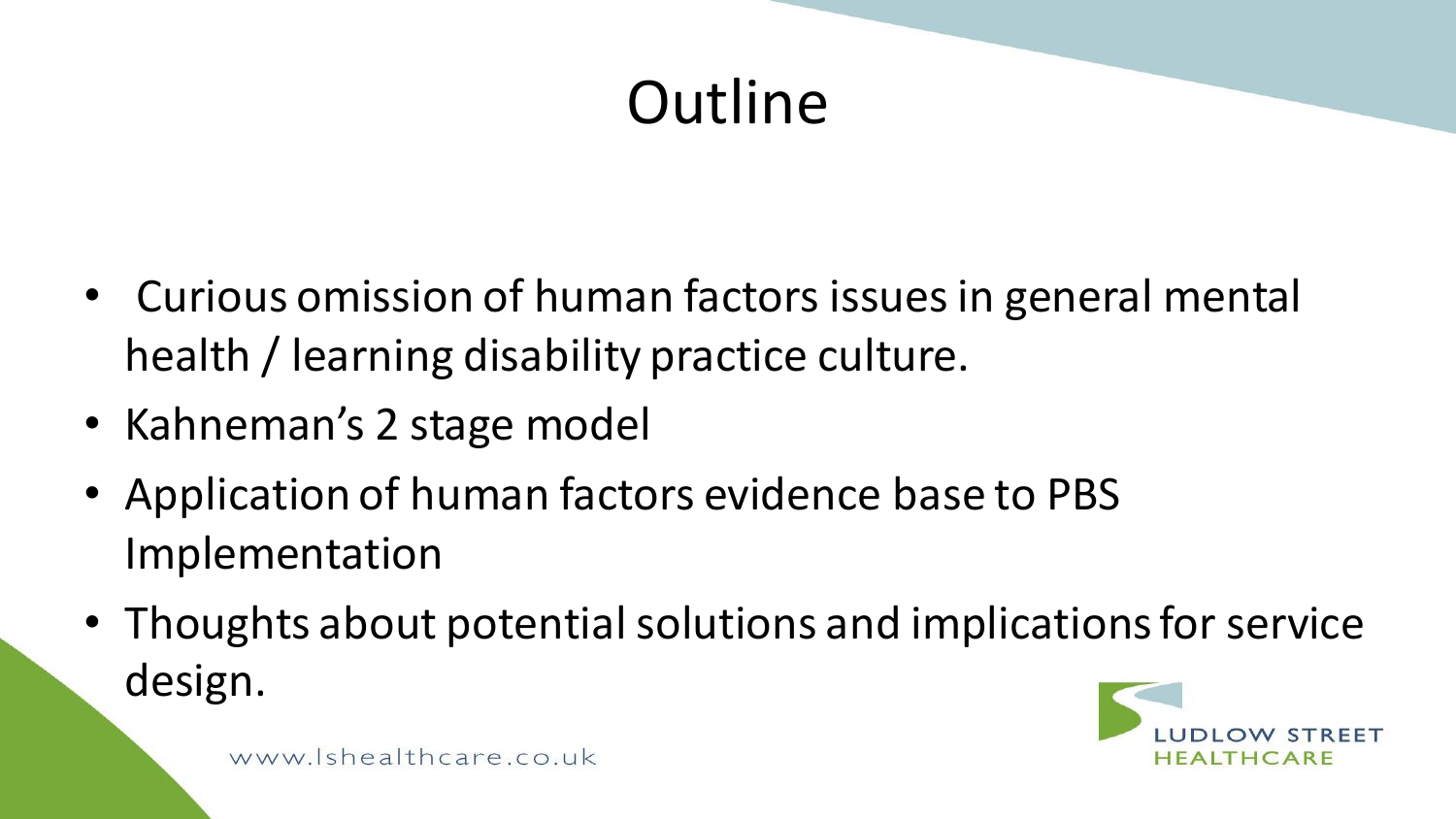#### A note about PBS

- Individualised support plans, incorporating behaviour support plans, must be implemented for all people who use services who are known to be at risk of being exposed to restrictive interventions. [Paras 35, 61, 65, 106, 108, 115]
	- When I talk about PBS and its implementation I am therefore talking about services for:
		- People with a learning disability
		- People with an Autistic Spectrum Condition
		- People with Dementia
		- People with a diagnosis of Personality Disorder
		- People with mental health problems

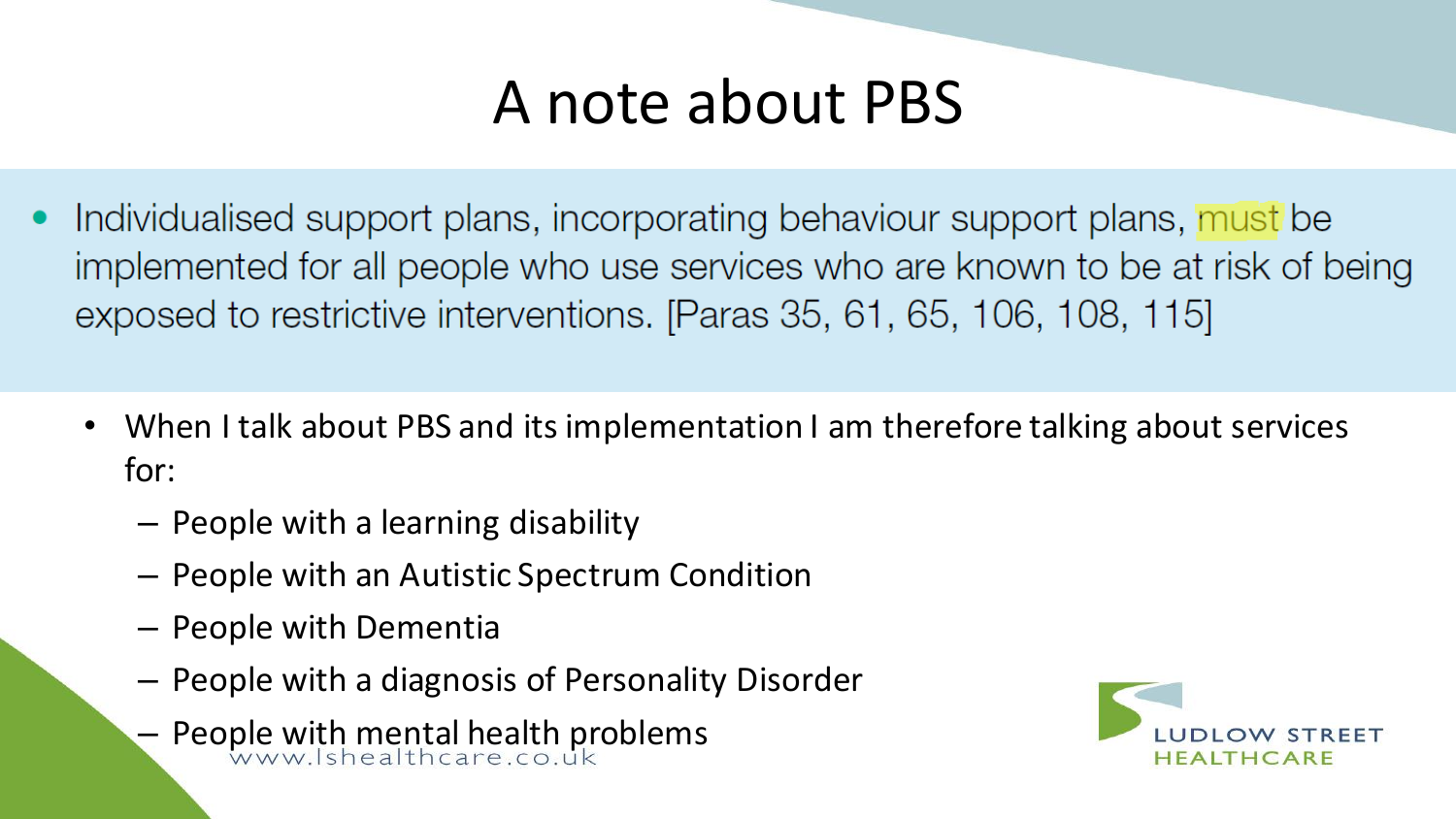## A Puzzling Omission?

- Much research and opinion in the MH/LD/PBS field has focused on training, staff stress, culture. i.e. *psychological effects* of a 'wicked problem' but not (human) *psychological factors* involved in its maintenance and origin.
- Very little in the area of patient safety / quality in MH/LD has focused on human factors research.
- Contrasted with the very high focus on human factors in physical health settings.
- It seems obvious that understanding the nature of human decision making and reasoning is critical when we think about problems with training implementation, staff stress, culture etc.

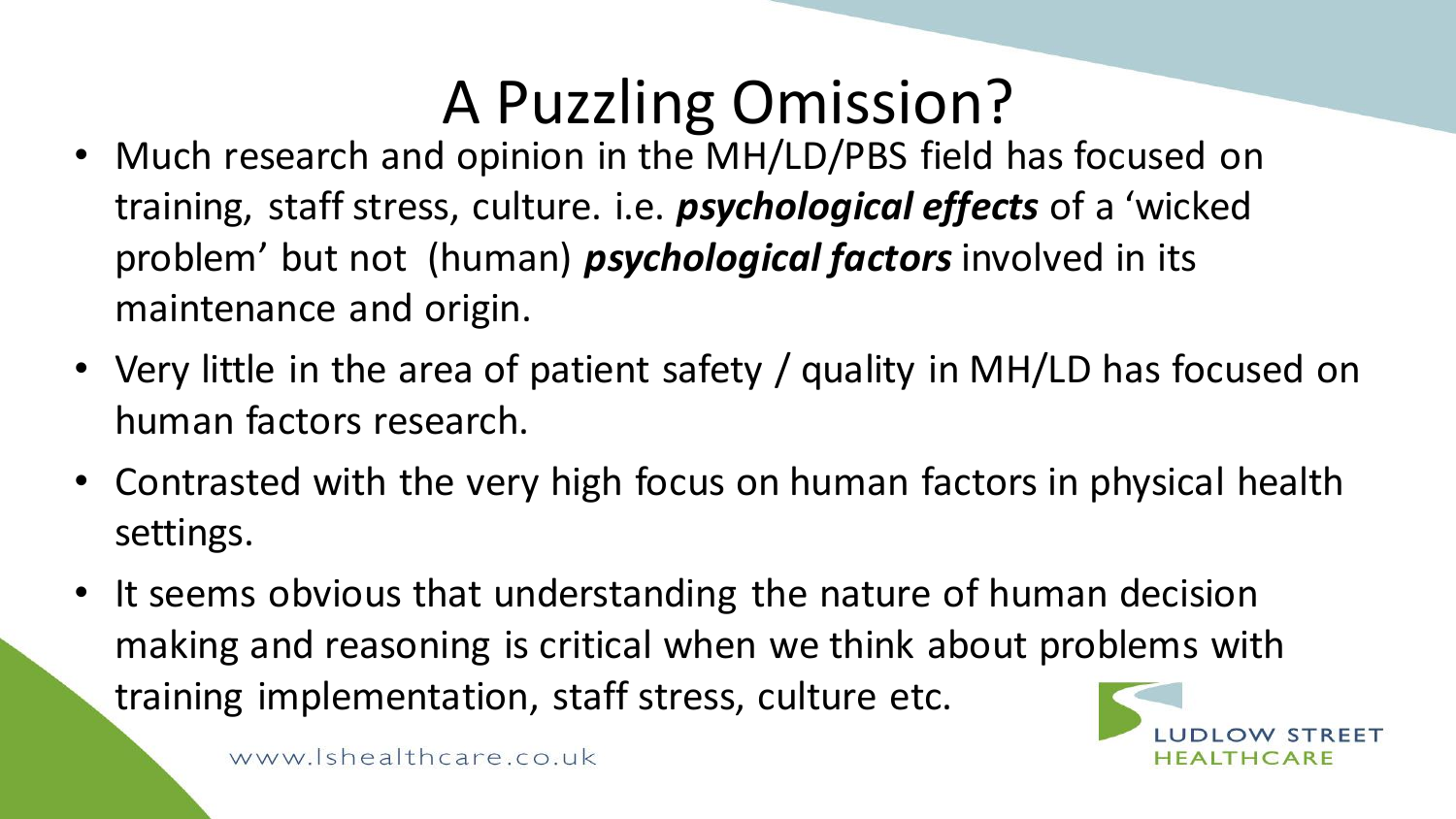# It's Just Too Complicated…….(clinical reasoning and its side effects)



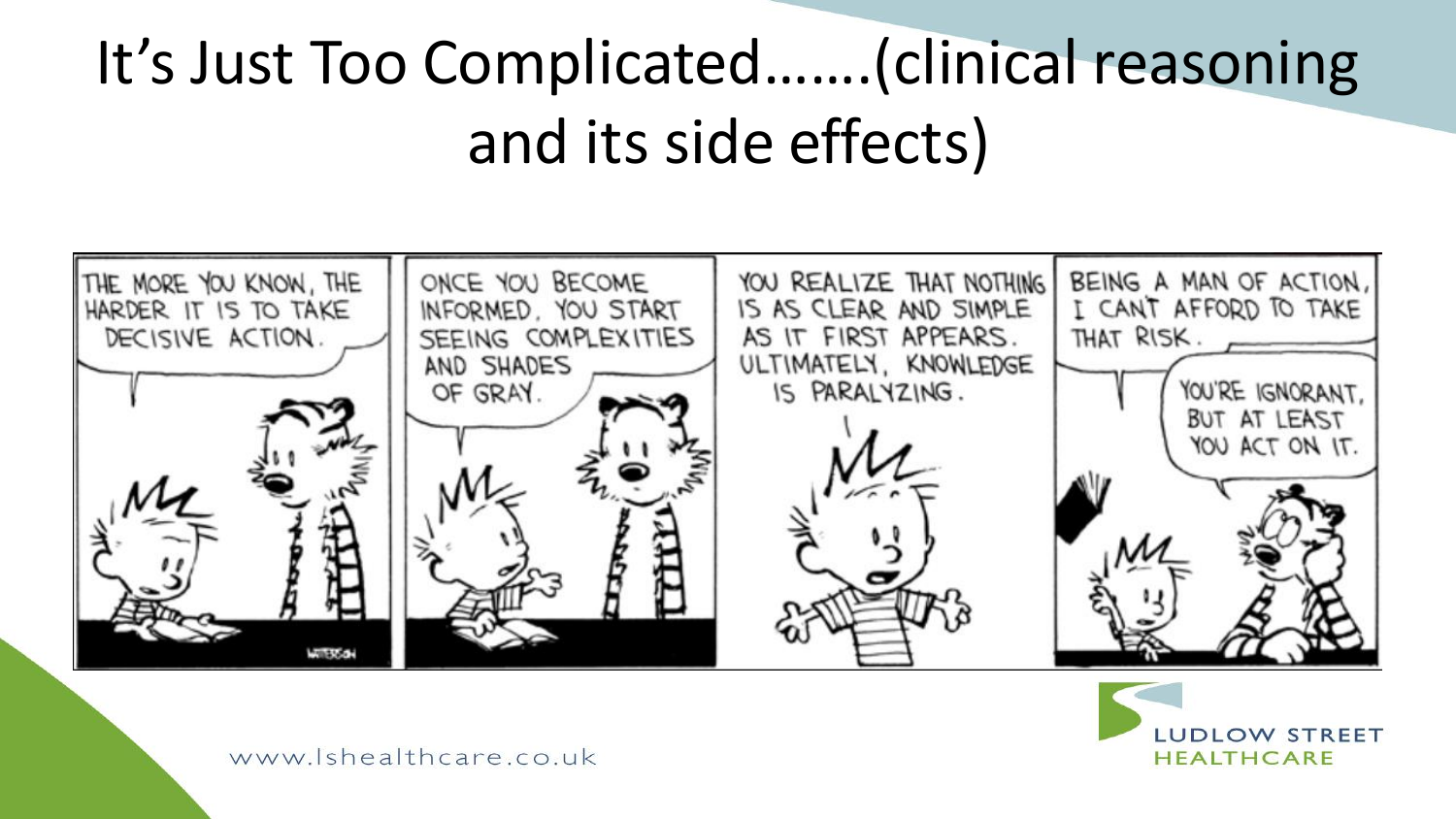#### Styles of Thinking

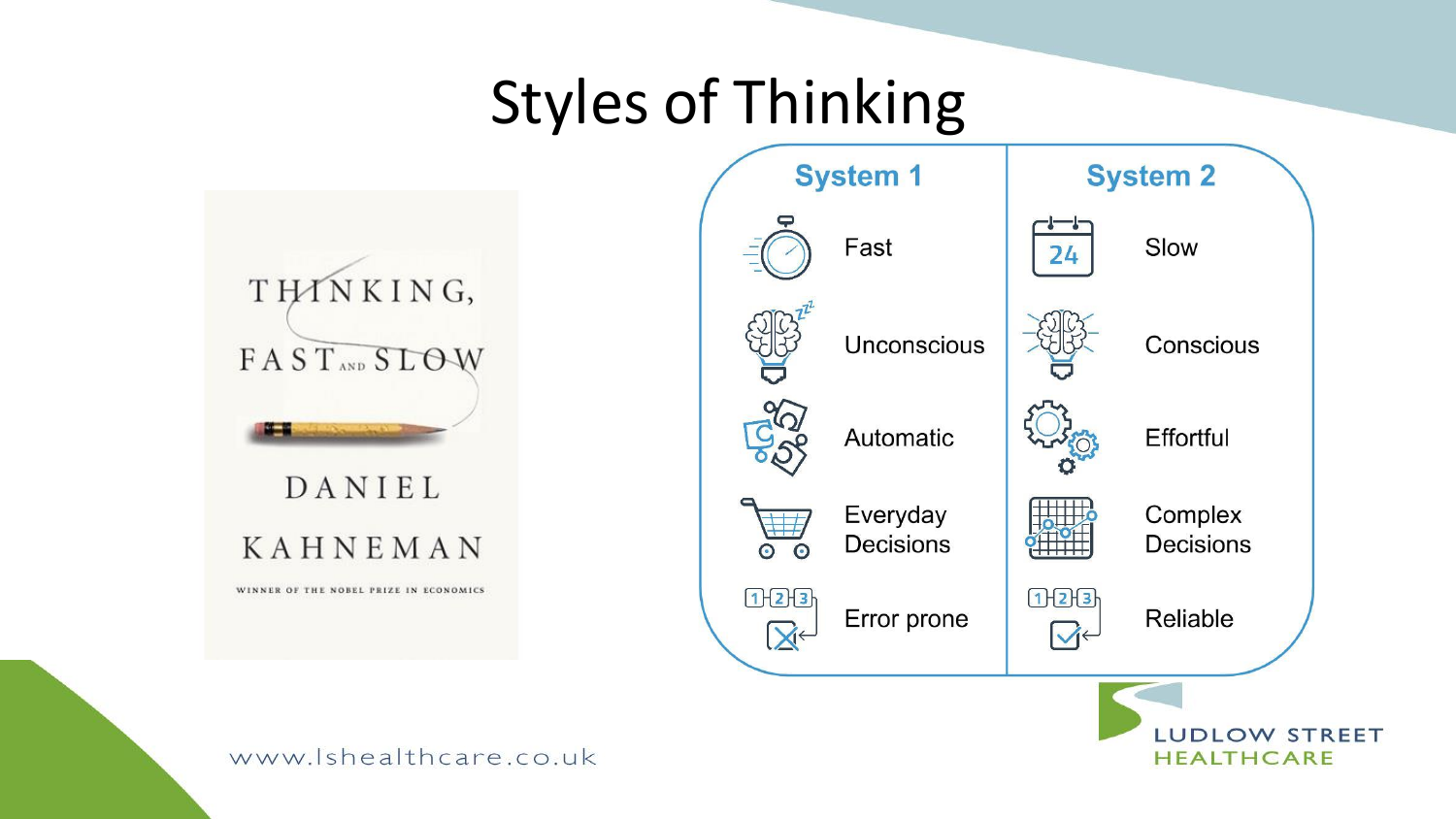## Lay understanding of illness and behaviour..

- We have a body
- Most of the time it works
- But as time goes on it starts wearing out...
- Or sometimes it starts just going wrong and we become ill
- When we are ill we need to go to someone to help us
- They either give us some medicine or they do something to us.
- We either get better, or we don't
- Sometimes people are born not working properly and don't get better
- They need people to come to see them to do things to them.
- Sometimes there is a problem with the brain and as a result sometimes these people do things that other people don't.
- Behaviour is 'good' or 'bad'
- Even if a person is "ill" they still need to be told what is 'good' or 'bad' behaviour and if they can't talk then you have to show them with consequences.

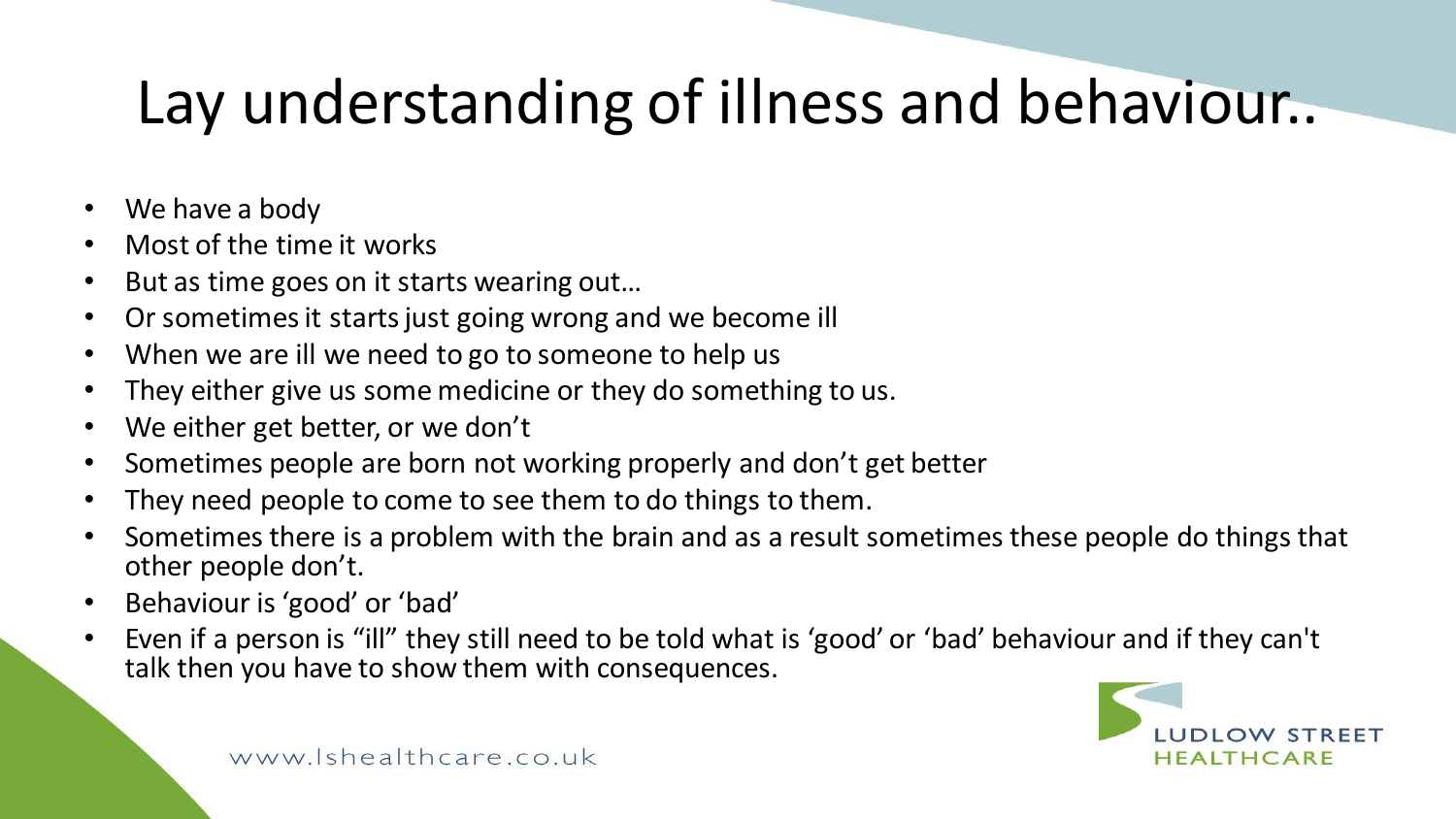#### What we are all like….

|                      | <b>System 1</b>                                                                                                                                                                                            | <b>System 2</b>                                                                                                                                                                                |
|----------------------|------------------------------------------------------------------------------------------------------------------------------------------------------------------------------------------------------------|------------------------------------------------------------------------------------------------------------------------------------------------------------------------------------------------|
| Characteristics      | <b>Effortless</b><br>Fast<br><b>Unconscious</b><br><b>Triggers</b><br><b>Associative</b><br>emotions<br><b>Looks for patterns</b><br>Looks for<br><b>Creates stories</b><br>causation<br>to explain events | <b>Effortful</b><br>Slow<br><b>Conscious</b><br>Logical<br><b>Deliberative</b><br><b>Can handle</b><br>abstract concepts                                                                       |
| Advantages           | Creativity<br><b>Speed of response</b><br>through<br>in a crisis<br>associations,<br><b>Easy completion</b><br>so good for<br>of routine or<br>expansive<br>repetitive tasks<br>thinking                   | <b>Allows reflection and consideration</b><br>of the "bigger picture", options,<br>pros and cons, consequences<br>Can handle logic,<br><b>Good for</b><br>maths, statistics reductive thinking |
| <b>Disadvantages</b> | <b>Jumps to</b><br><b>Unhelpful emotional</b><br>conclusions<br>responses<br>Can make errors that are not<br>detected and corrected, such as<br>wrong assumptions, poor<br>judgements, false causal links  | Slow, so<br>requires time<br>Requires effort and energy, which<br>can lead to decision fatigue                                                                                                 |

- System 1 is online all the time.
- System 2 is online only when it has to be (ie when there are clear violations of beliefs about the world)  $-$  it is lazy.
- System 1 is a 'strangeness detector'
- System 2 resolves anomalies by providing an explanation in the least effortful way possible.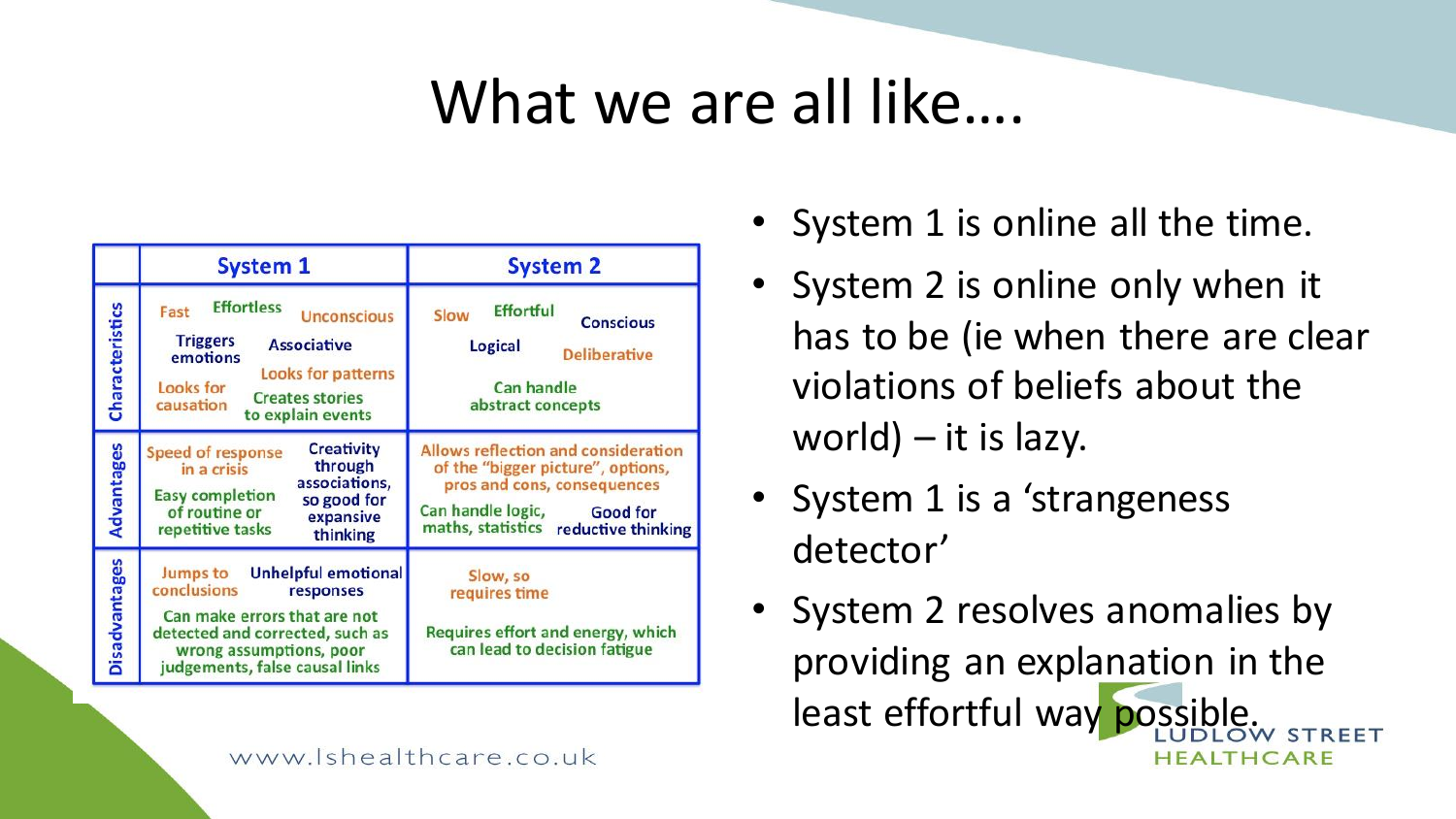# A theory of staff beliefs

- A lay understanding of 'health' and 'illness' is likely automatically activated once people set foot in a health/care environment.
- There is a likely system 2 response to the perceived strangeness of seeing people behave in unusual ways – *a quick, less effortful and easily accessible explanation is sought.*
- Alternative explanations are more effortful because they require engagement of system 2 to develop more complex beliefs. While learning and new knowledge is required, the system resists because there isn't a clear explanation for system 1, which prefers a simple explanation.
- This effort is increased due to the emotional pull of system 1 thinking whenever people are in high stress situations.

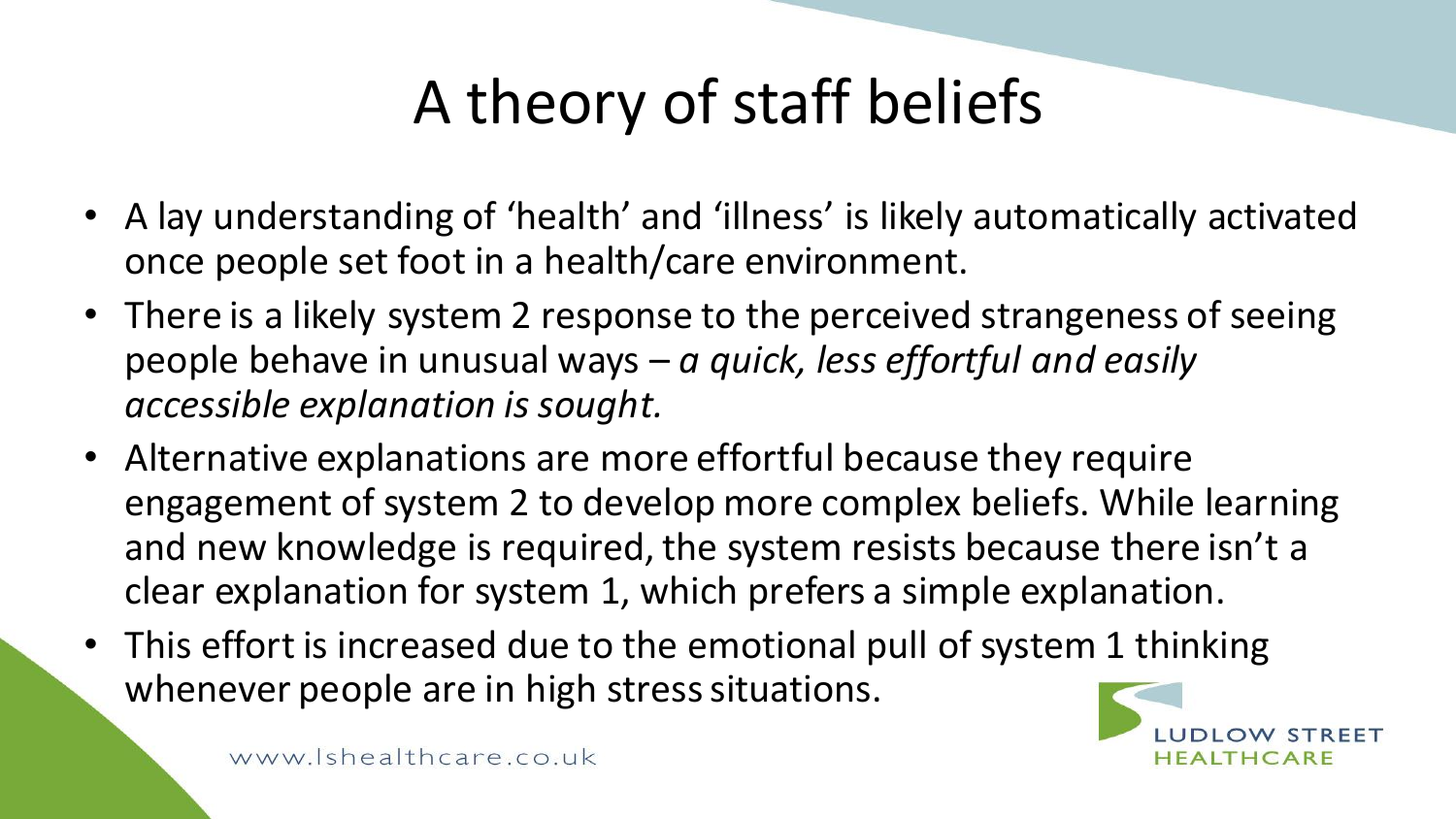#### A theory of clinician beliefs and behaviour

- Clinicians have well developed system 2 derived belief systems that have become integrated with system 1 (e.g understanding causality / behaviour).
- Different disciplines have different types of system 2 derived knowledge / reasoning frameworks and processes. (eg medicine vs. clinical psychology vs. occupational therapy)
- It is not so effortful for clinicians to *engage* system 2 for backup in decision making when system 1 calls for it.
- But then like Calvin we can become paralysed by the up Low complexity of what we are dealing with…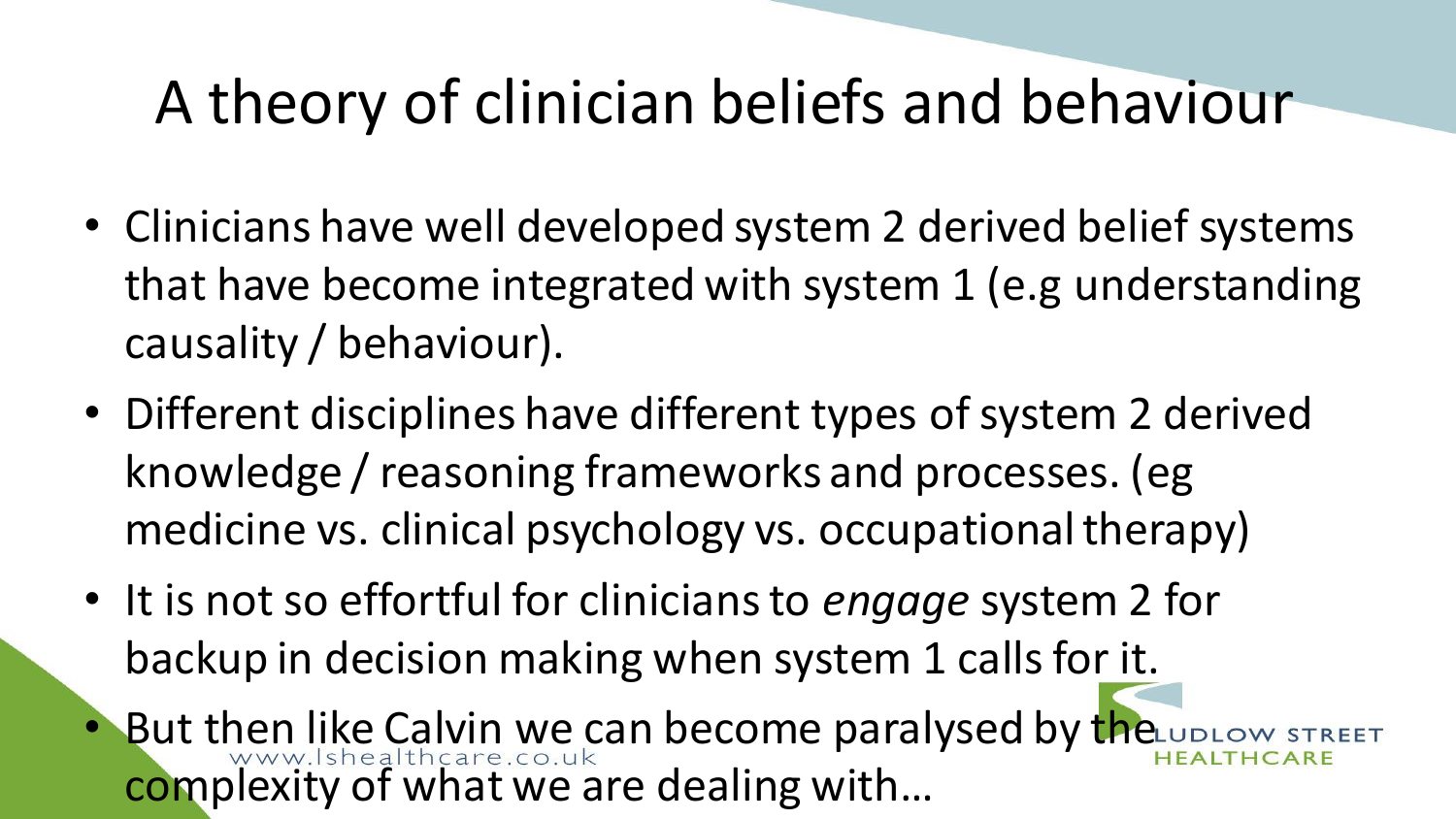## The theory would predict

• Now you are either:

– Thinking this is overcomplicating things (system 1) and switching off

• Or

– Thinking this is interesting and trying to apply it to lots of areas / issues you are dealing with and feeling overwhelmed, like you are pushing your mind through syrup.

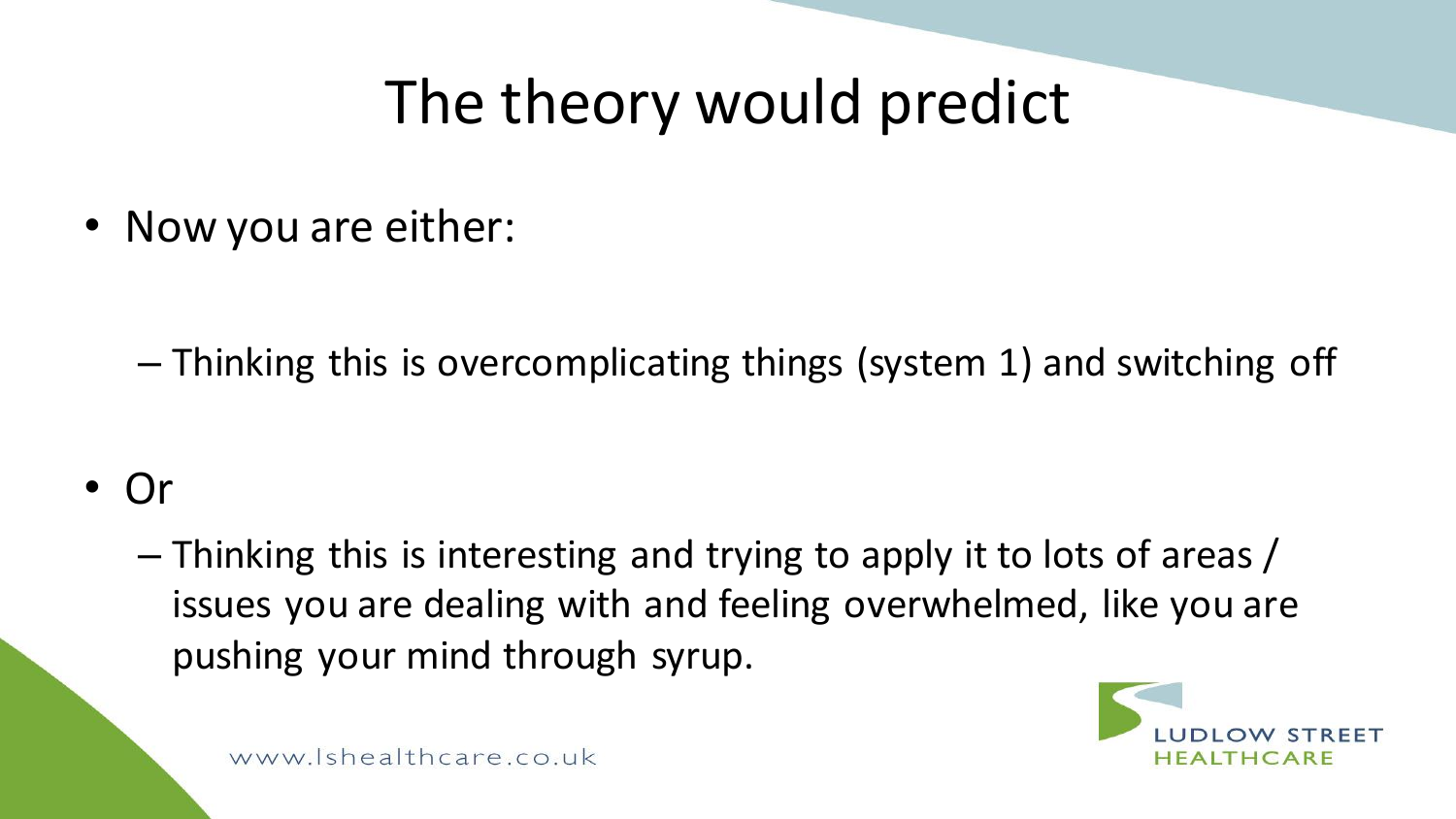- Causal explanations humans use for behaviour are not taught and cannot be taught – they are innate and automatic and the tendency is to give the simplest and quickest explanation.
- Behavioural / functional analytic explanations depend upon system 2 processes.
- There is an innate resistance in human beings to 'think psychologically / behaviourally' outside of immediate and obvious observable S-R situations.
- There is an innate resistance in human beings to acquire and use new knowledge when they already have an easily accessible explanatory framework for an event.
	- Facts, evidence and reason has nothing to do with it.

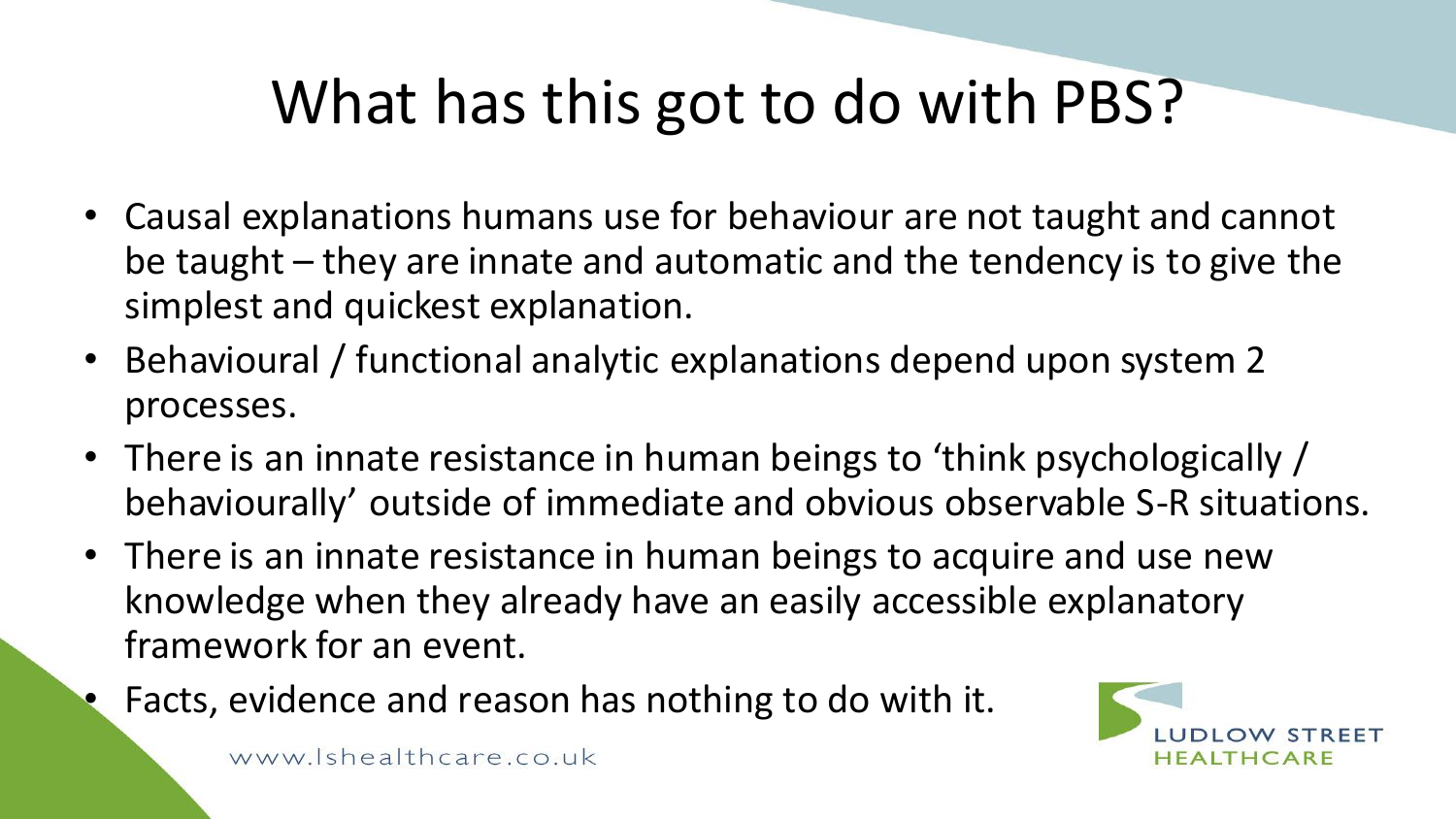- Failures to consider the psychological processes that restrict our capacity for understanding others may underpin:
	- Clinician / clinician or clinician / staff team conflict *(Different system 2 content)*



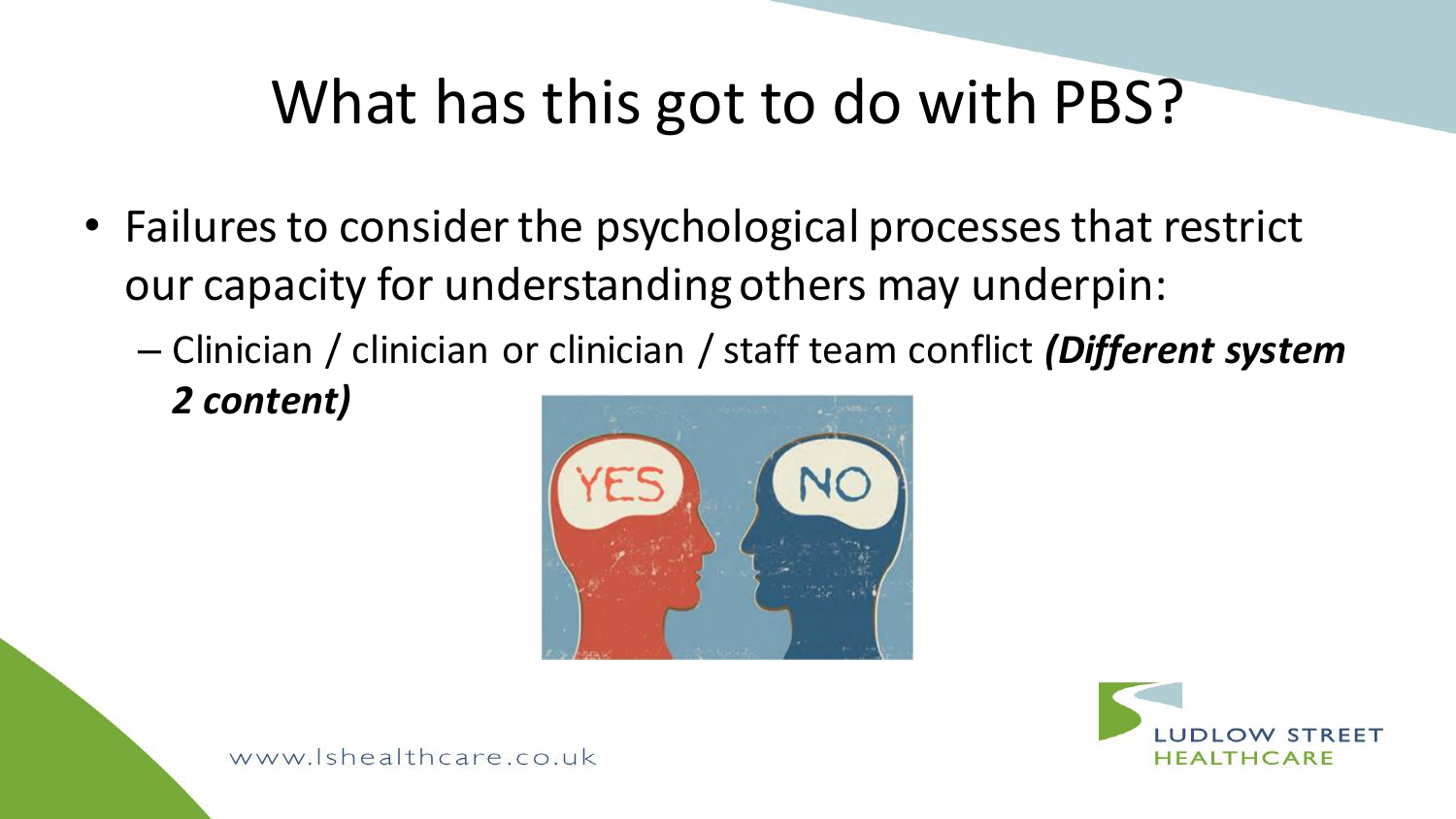- Failures to consider the psychological processes that restrict our capacity for understanding others may underpin:
	- Evidence base showing that didactic training in reducing restraint / PBS / person centred care has less impact on care quality than we would like. *(System 1 overriding new knowledge / strongly conditioned ideas about punishment and morality)*

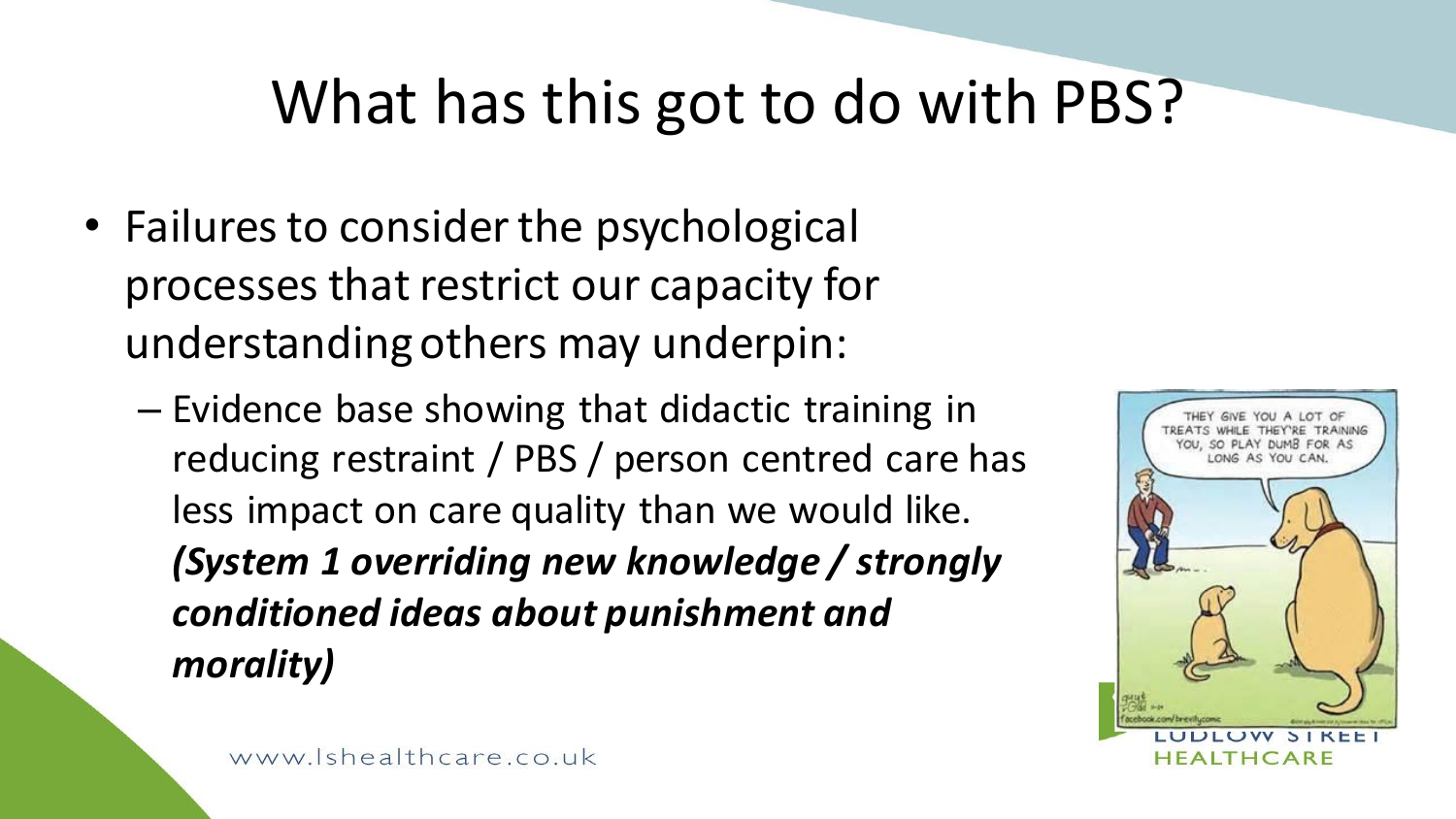- Failures to consider the psychological processes that restrict our capacity for understanding others may underpin:
	- Staff choosing to not follow written PBS plans (*System 1 overrides system 2 – system 2 effortful when 'not required'* – (i.e. primary prevention) , and overridden by emotion when stress increases (i.e. secondary / reactive).



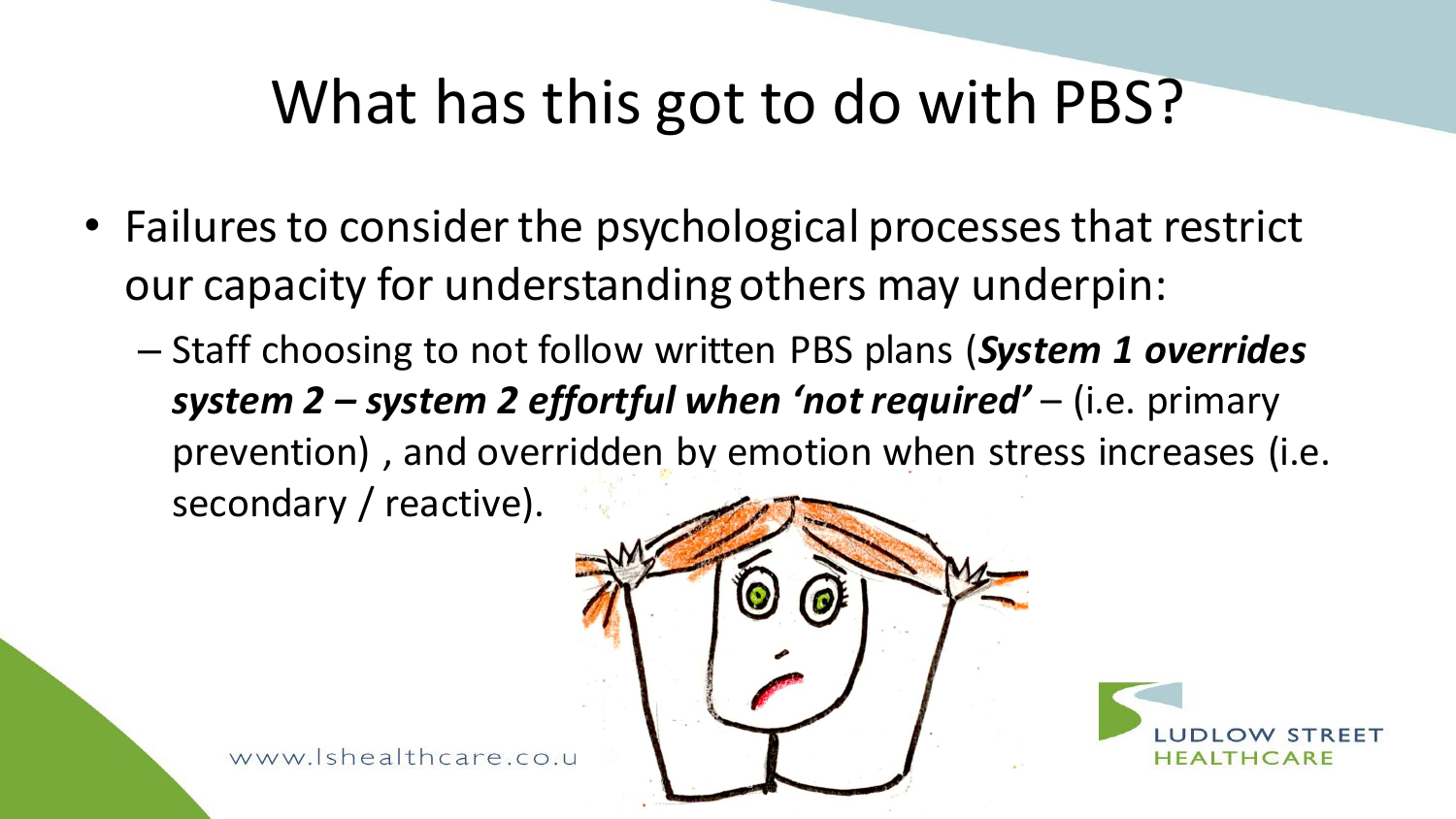- Failures to consider the psychological processes that restrict our capacity for understanding others may underpin:
	- Staff acting contrary to personal values / organisational values. (*System 1 override – organisational values and clinical environments may collide*(eg "when people try to harm you - defend yourself", "don't let people not have consequences for bad behaviour")



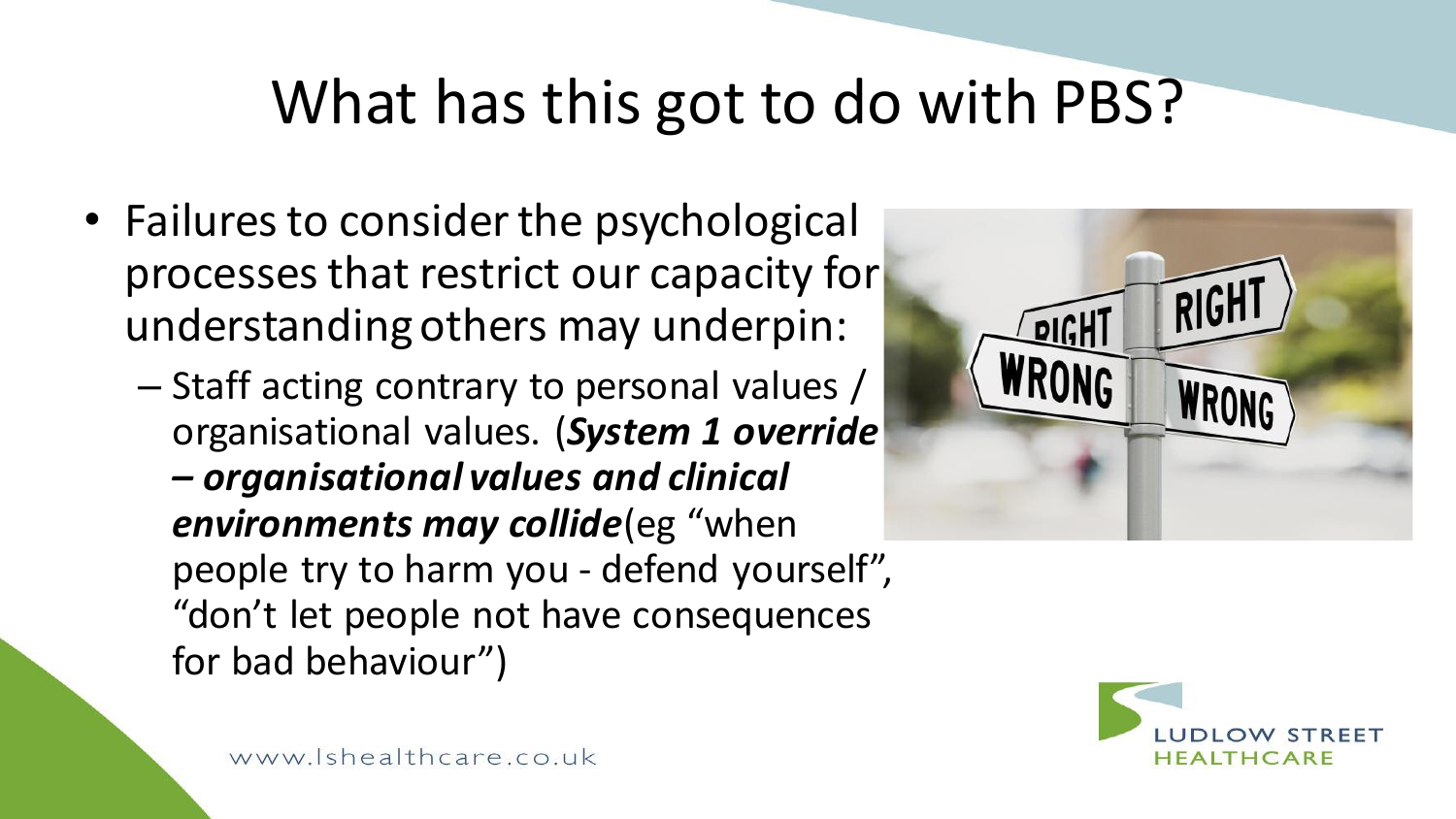- Failures to consider the psychological processes that restrict our capacity for understanding others may underpin:
	- Overconfidence of (all grades of) staff when managing complex individuals. *(System 1 prevents people seeing questions / difficulties)*

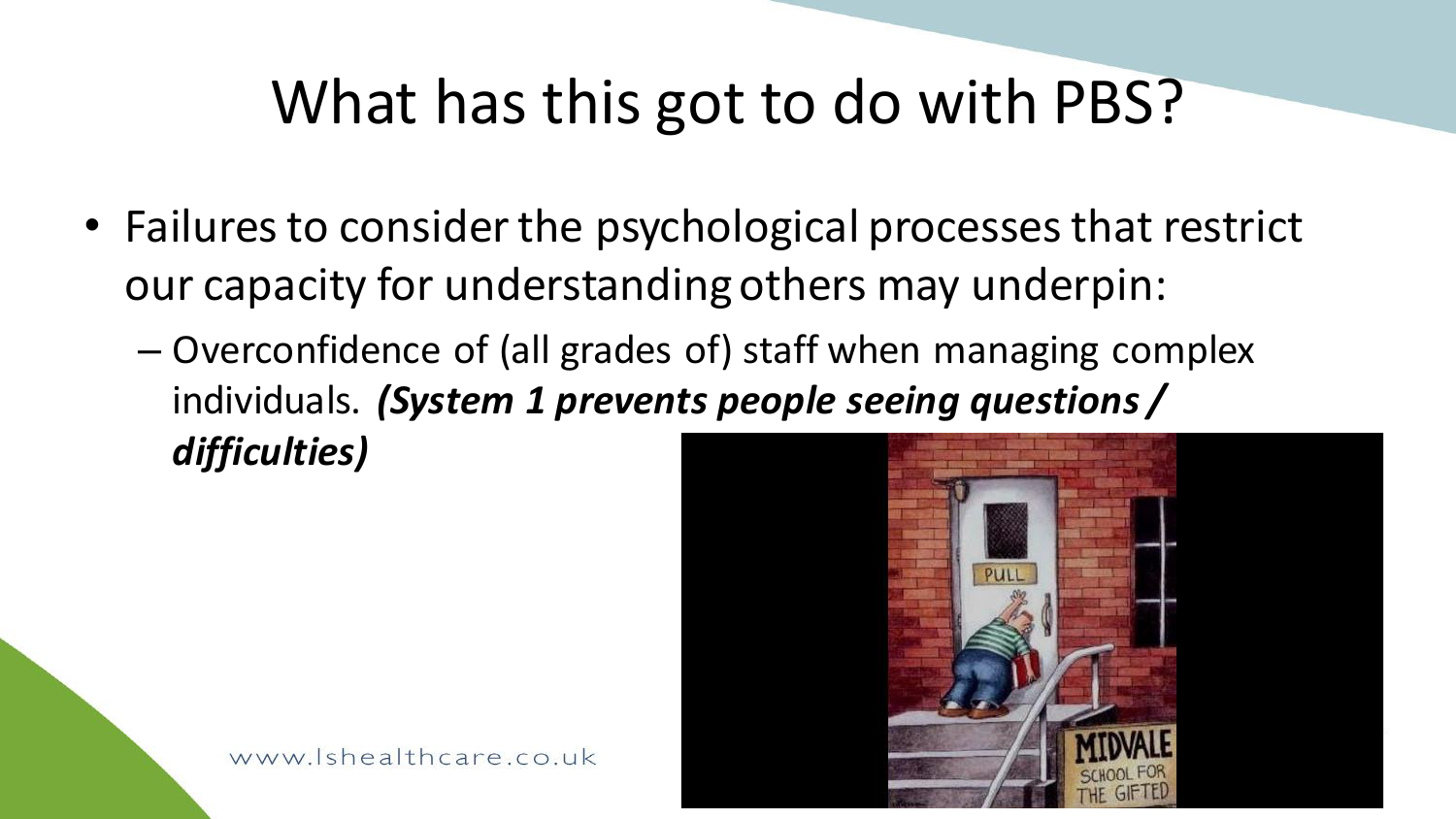- Failures to consider the psychological processes that restrict our capacity for understanding others may underpin:
	- Underconfidence / reluctance of staff when asked to contribute to strategic (PBS) plans *(System 2 requirement – effortful)*



"I'm disappointed. If anyone should have seen the red flags, it's you."

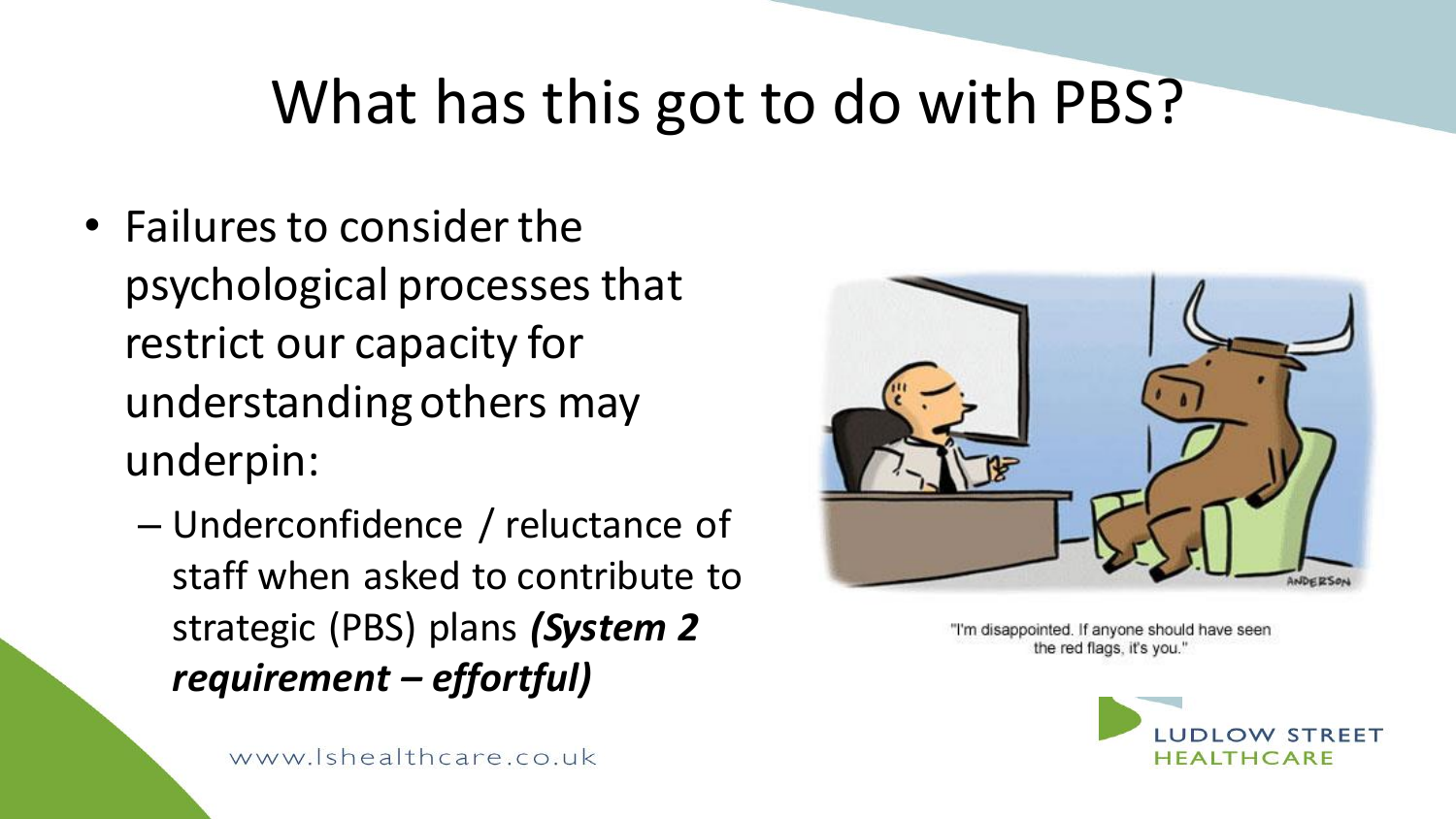# What has this got to do with Wicked Problems and Public Policy?

- Theory on wicked problems talks about complexity but often neglects the psychological issues underpinning the interconnected components of the wicked problem.
- "System mapping" tends to ignore the predictable psychological states of actors at each level in the system.
	- Politicians
	- Civil servants
	- Operational managers
	- Clinicians
- Senior actors in decision making positions are more likely to be vulnerable to the centipede's dilemma : highly developed system 2 knowledge *and* given the job of communicating this to others during periods of high stress/ conflict and critical decision making.

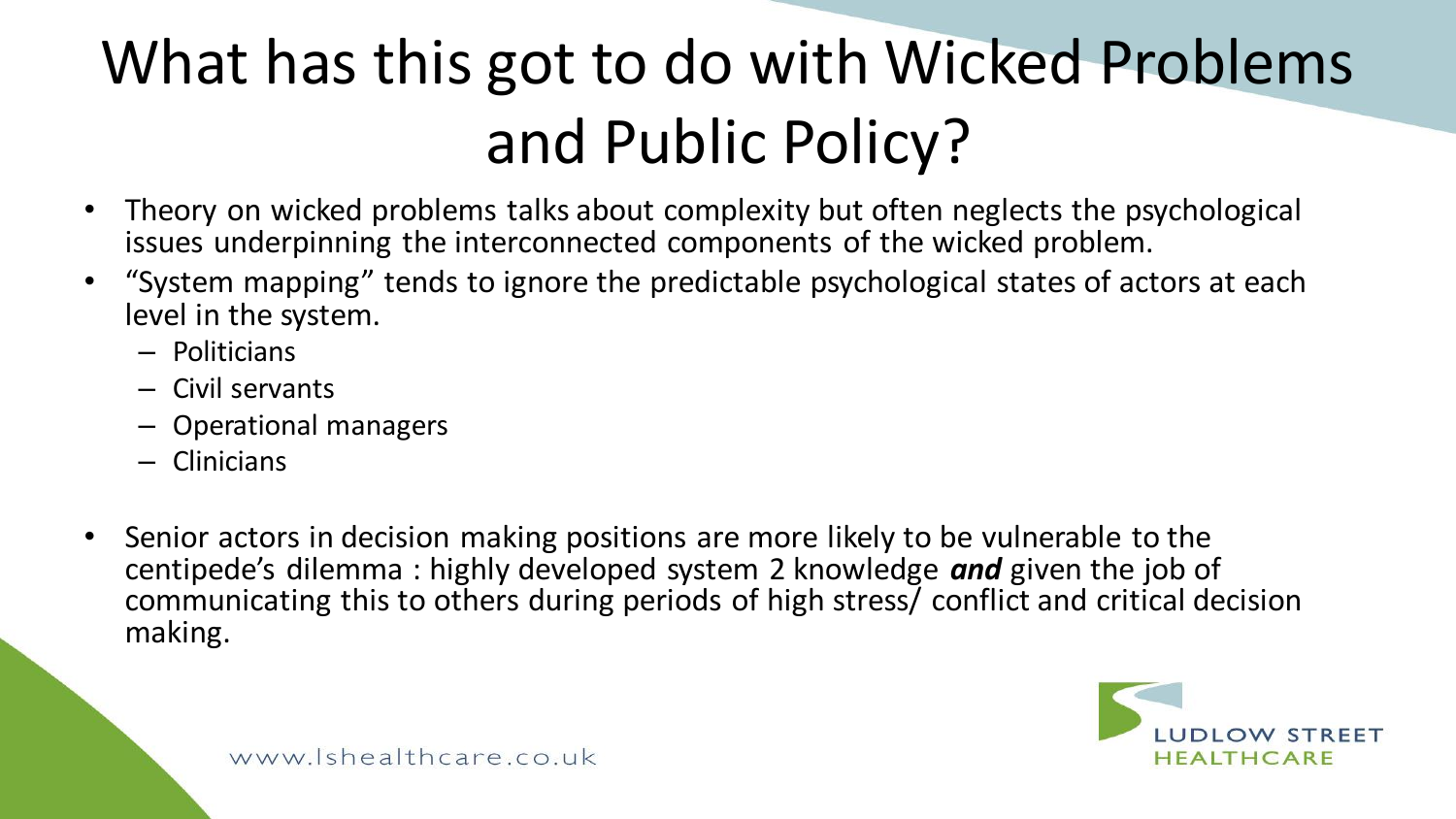#### Craster – Centipede's Dilemma

"The centipede was happy – quite! Until the toad in fun Said 'Pray which leg comes after which?" Which brought his mind to such a pitch

He lay distracted in a ditch Considering how to run."



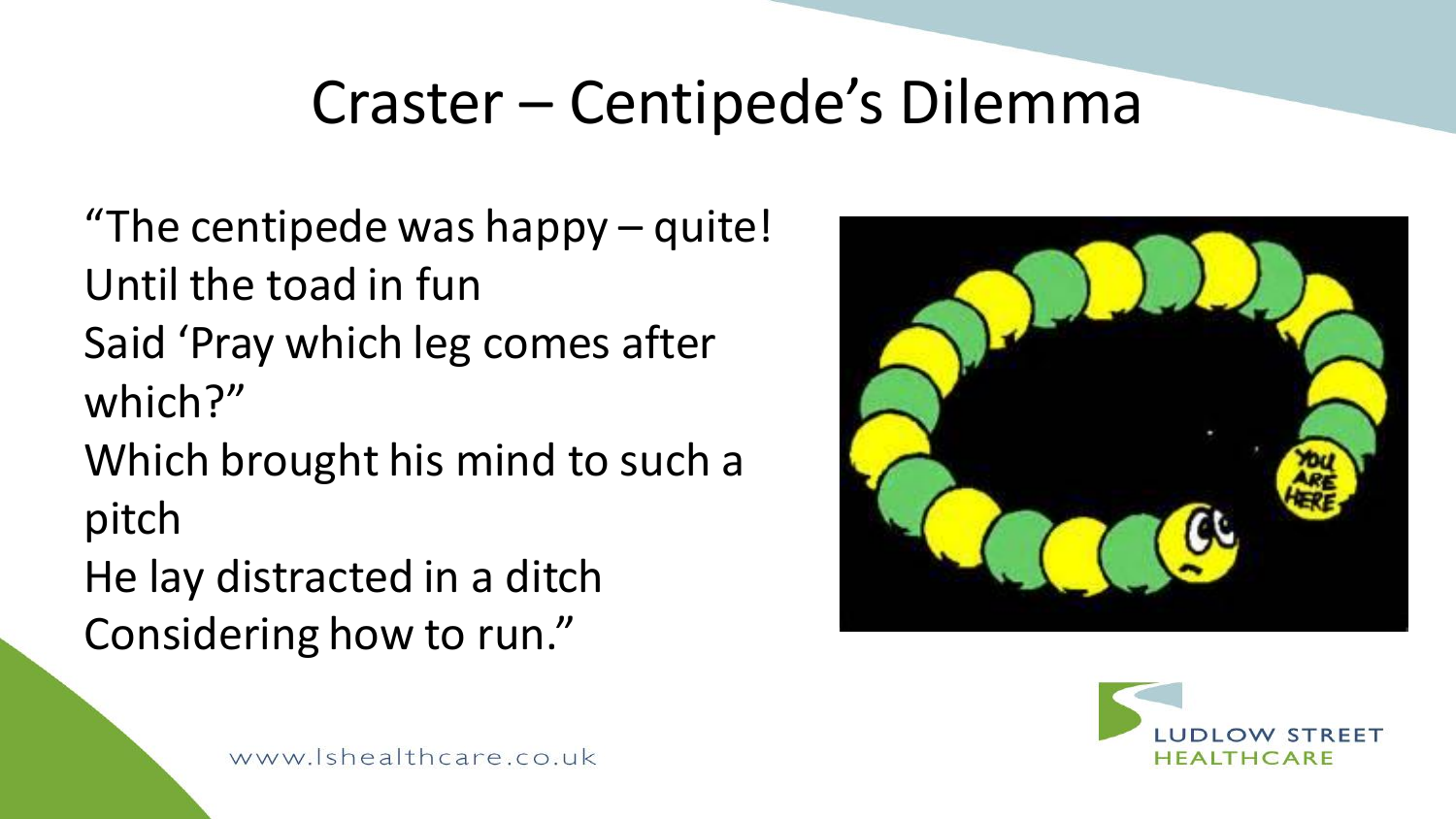#### What can you do about it?

- You can't do anything about it
- It's the way we are.

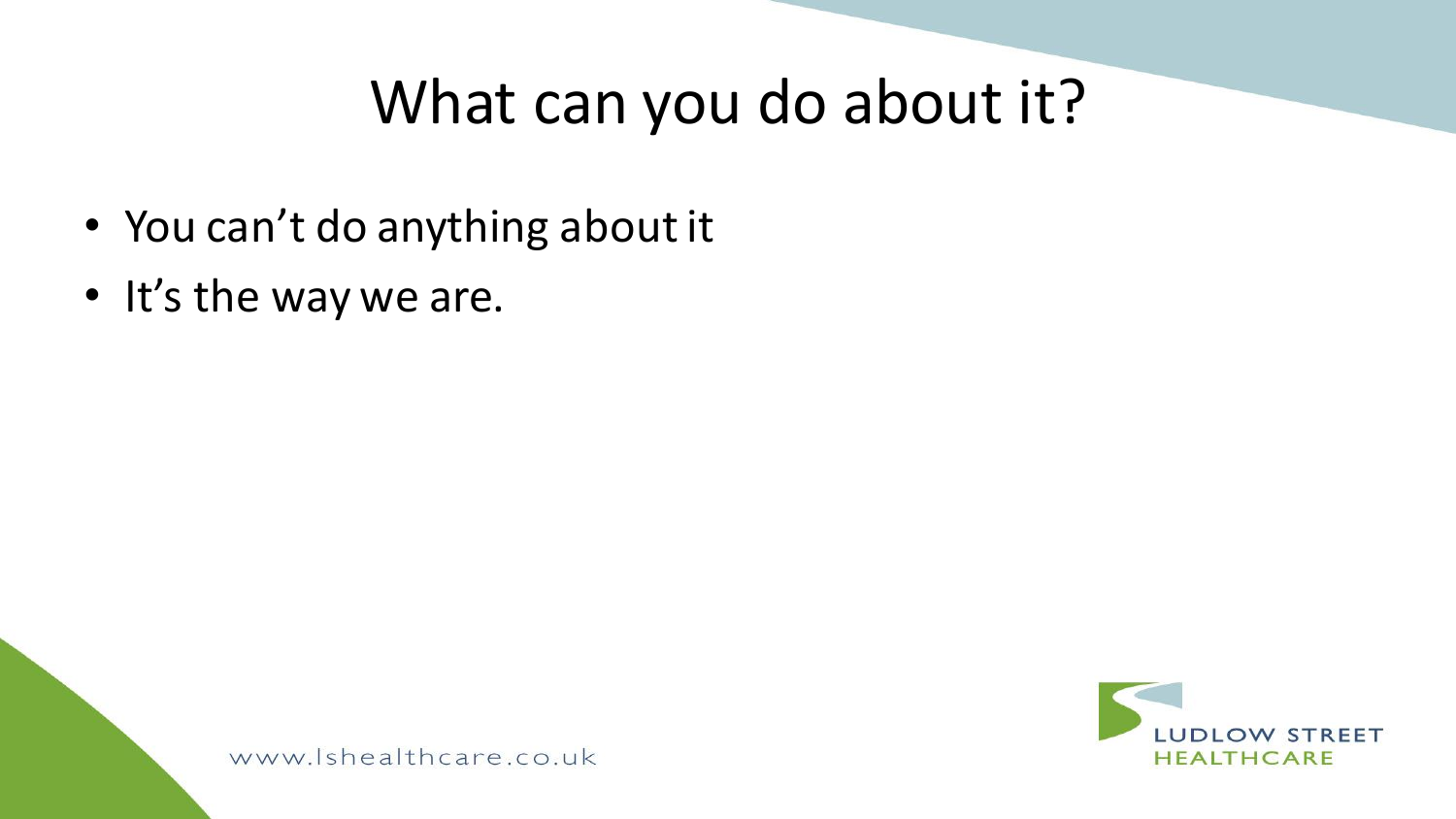#### How can you minimise risks?

- Supporting system 2:
	- It's use in people who have the required knowledge and skills
		- Ensure time when system 2 can be safely activated and strengthened
			- Eg supervision
			- Middle manager and clinician knowledge in cognitive factors and their impact on clinical decision making
			- Acceptance that it may be slower organisations need time to work strategically beyond crisis

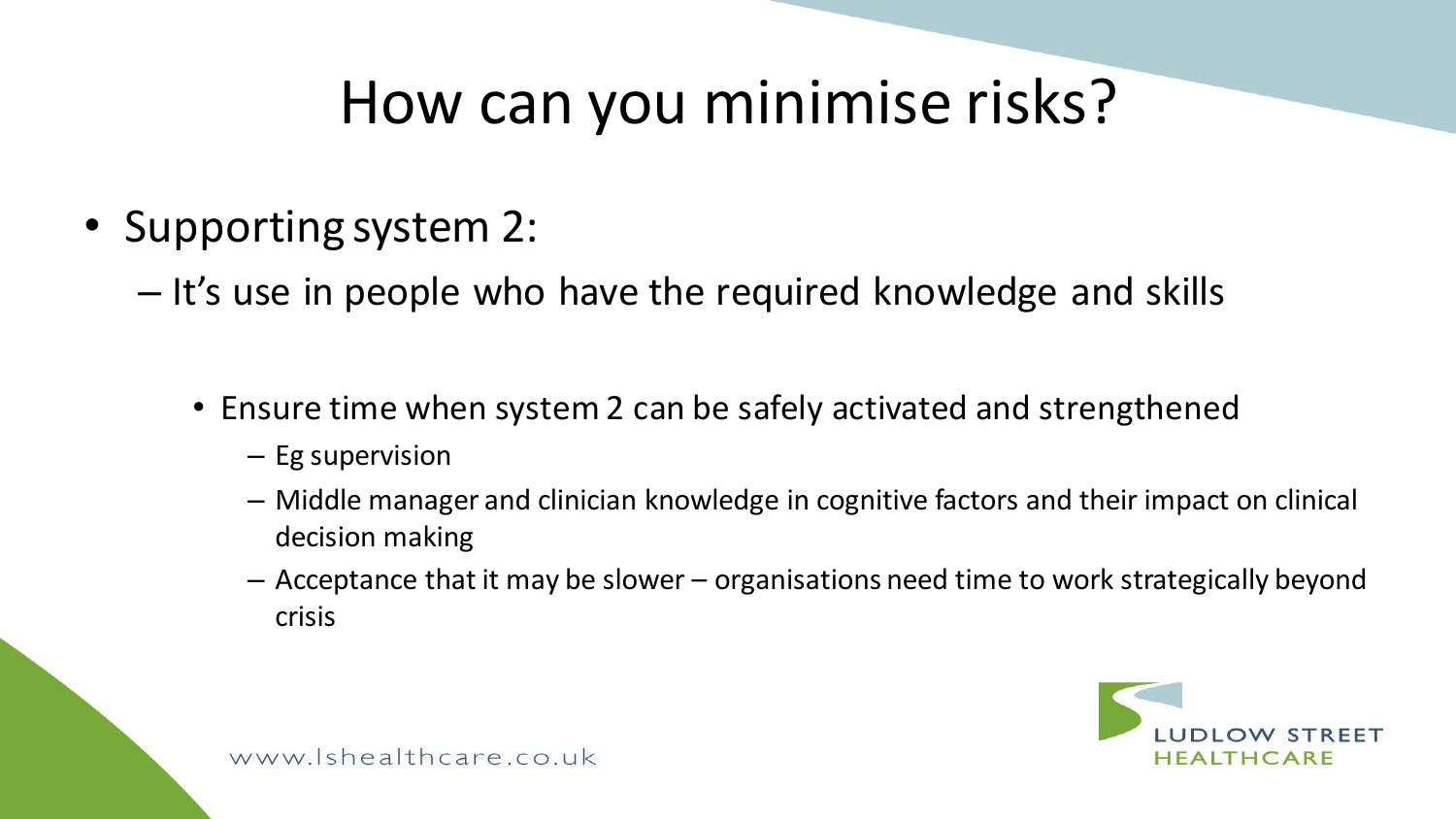#### How can you minimise risks?

- Supporting system 2:
	- The development of analytic thinking in people who don't have the knowledge and skills.
		- Reduce **cognitive effort** for all new information NB **Psychological Jargon**. **Readability**.
		- **Ergonomics** of communication materials (eg font, colour) as well as content
		- Pre-empt **lack of engagement** (assume it and don't see this as pessimism)
		- **Reduce frustrated response** when staff don't 'get it' when dealing with a challenging person (of course they don't – we are hard wired by nature not to).
		- **Reward**examples of analytic / considered thinking about a person cognition is effortful and reward needs to be as immediate as possible
		- Reduce the **authority gradient** in staff teams to allow for more junior staff to override poor (System 1 driven?) decisions of more senior staff without punishment and without humiliation of the senior staff.

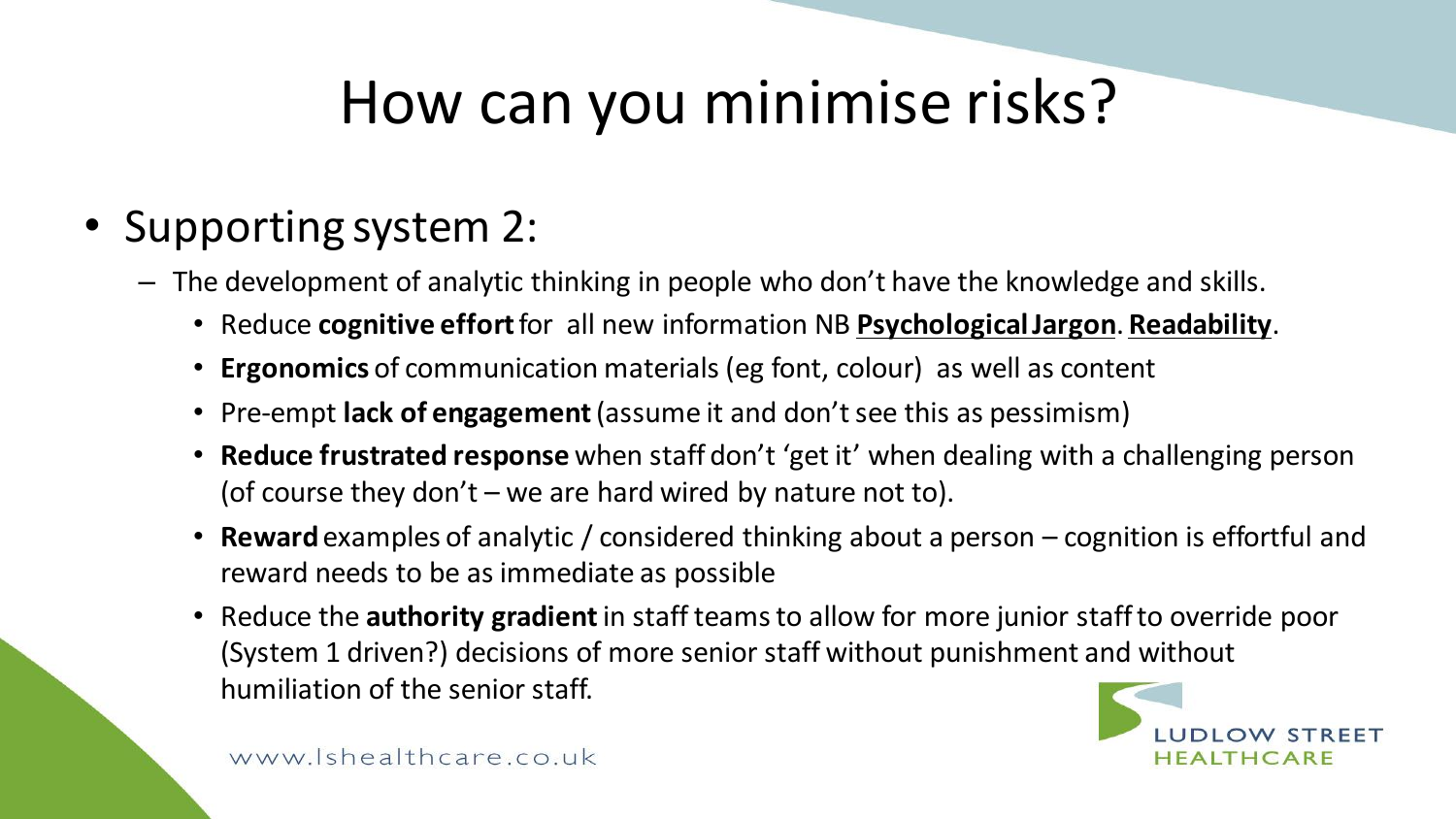## How can you minimise risks?

- Supporting system 2:.
	- The prevention of system 1 decisions that override system 2 decisions in health and social care settings
		- Clear message that the system is being **actively monitored** by people who are following written guidance and requirements.
		- Authoritative (rather than authoritarian) approach to clearly unsafe and incompetent decisions from those the top of the authority gradient. The authority gradient needs to be appropriate to team skills but still needs to be **there** and **clear**.
		- More flexible approach to disagreements with logically planned clinical instructions (eg in PBS plans) when these are questioned **even if the questioning proceeds from a low knowledge base.**
		- Practice leadership that is **clearly aware of and considers** cognitive factors in system design and error investigation (eg Root Cause Analysis will not get to 'root cause' if it neglects consideration of cognitive factors).

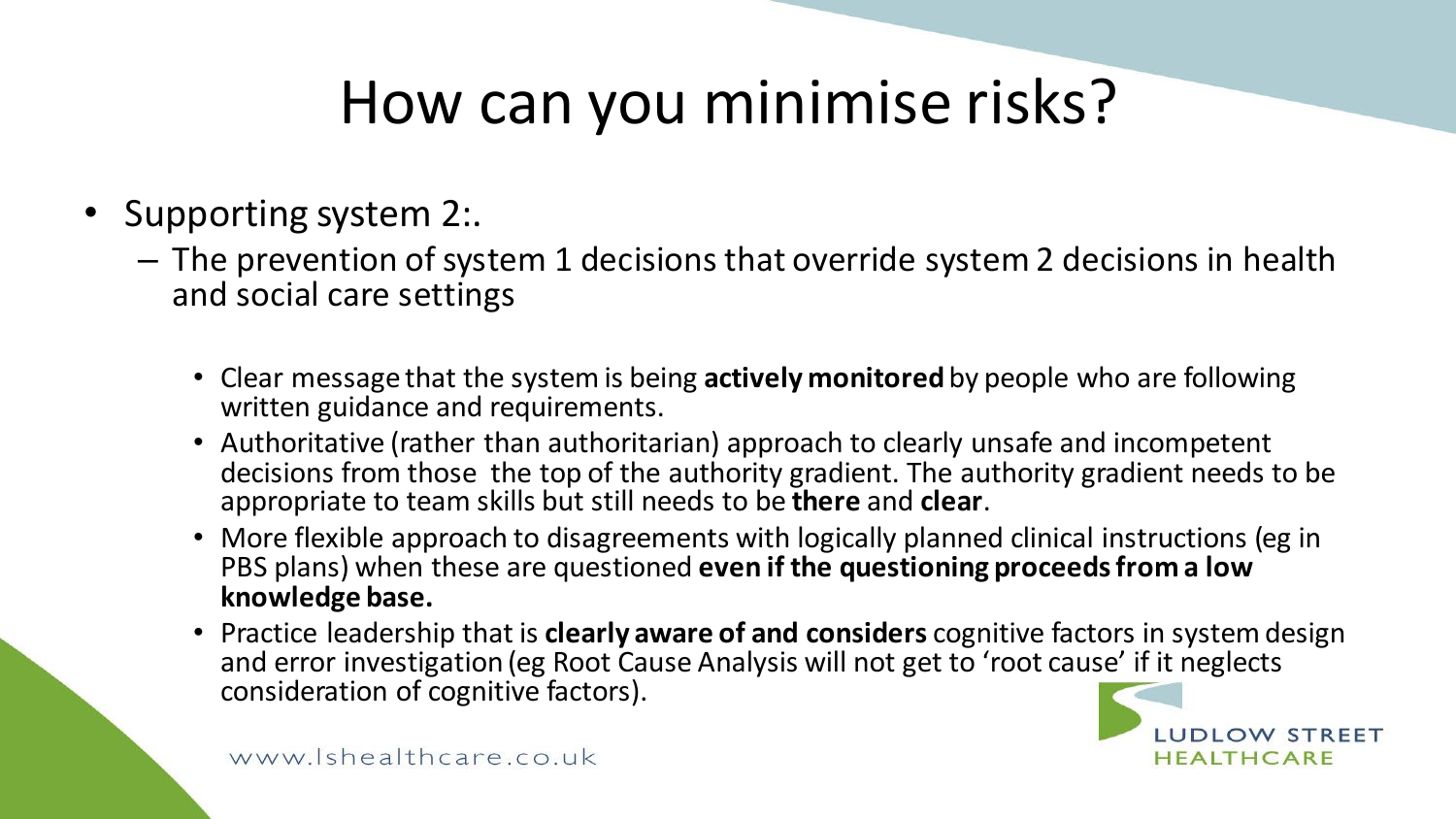#### Final Thoughts

- What about training?
	- Policy requirements still about 'have staff had training' than 'how does the relationship between training and staff behaviour get examined?'.
	- How should trainers/practice leaders respond when the gap between knowing and acting in teams becomes clear?
	- Do we focus enough on beliefs and belief change in training / supervision?
	- Do we acknowledge how hard it is to psychologically reason about behaviour?<br>www.Ishealthcare.co.uk W STREET **FALTHCARE**